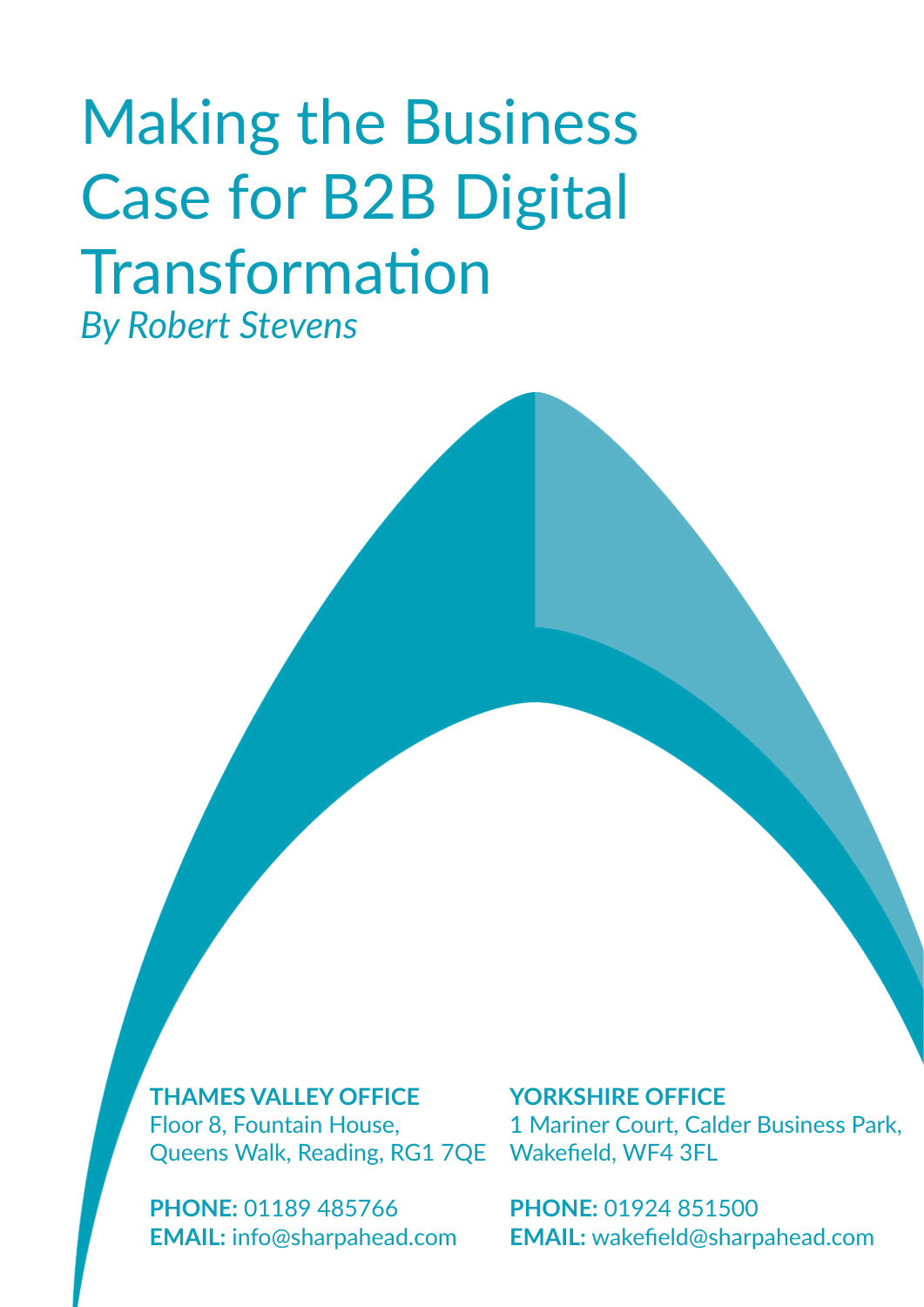### **HELLO**

### **First**

### **Now**

### **Tips & Stats**

### **Strategies**

**Questions?**

A confession: I started my professional life as a management accountant, so I've been trained to count beans. And as a successful internet entrepreneur I've had to write my fair share of business cases, both for my own ventures and on behalf of clients.

A passionate advocate of the transformative potential of digital marketing in B2B companies, I'm conscious that it is our responsibility as marketers not only to develop and deliver digital marketing strategies, but also to write the business case for their ROI in the first place.

This short white paper will focus on a few key areas of digital marketing that can offer solid return on investment for B2B companies and offers some practical tips and useful statistics for getting the budget you need to execute them.

It also covers strategies for marketers in B2B companies who have previously engaged in similar activities and found they did not yield results that justified their costs.

For more advice or if you have any questions, get in touch with me **[@b2b\\_dm](https://twitter.com/b2b_dm)** or **[rs@sharpahead.com](mailto:rs%40sharpahead.com?subject=)**.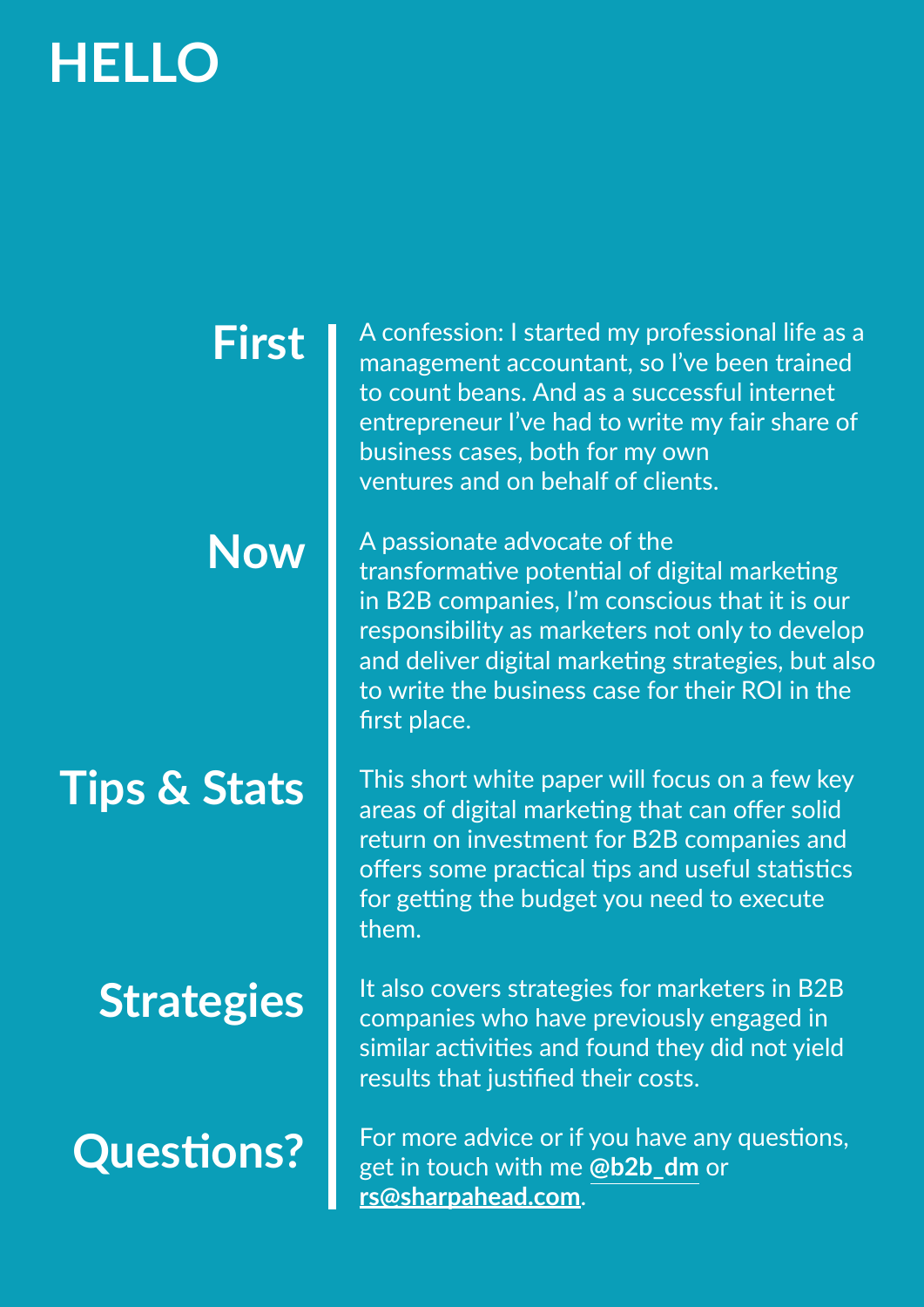# **1. PAID SEARCH**

**Shock and Awe can work well in this situation.**

Chances are your company dabbled in paid search, probably Google AdWords, at some point in the past few years. Maybe with an agency or using some bright, young internal talent. Then it didn't work out and now every time you mention paid search, the MD/FD/SD roll their eyes and ask when the next mailer is going out.

#### **Shock:**

Shock them into showing what the competition is doing. If your competition is out there generating leads from key words related to your products and services, or even worse, from your own brand keywords, a few screenshots of Google searches showing the competition's ads at the top of the page is often enough to shock the budget holders into at least listening to your plans.

Use Google to test keywords for your products, services, your own brand and your competitors

(Alt + Print screen or a snippet tool are great ways to drop these screenshots straight into PowerPoint).

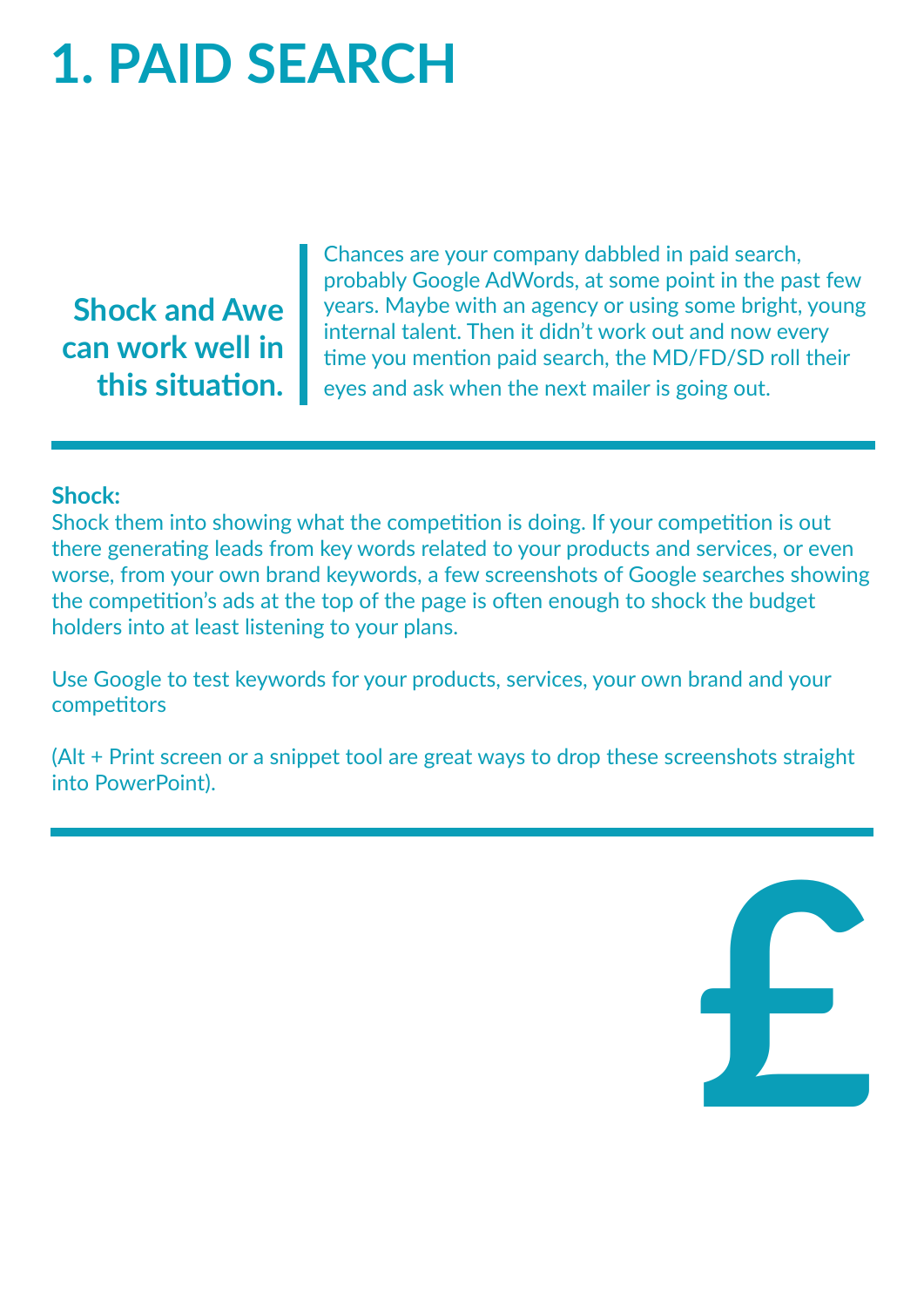## **PAID SEARCH**

### **Shock and Awe can work well in this situation.**

#### **Awe**

Awe them with your detailed knowledge of what went wrong last time—and how you're going to do things differently this time.

Some common mistakes to look for:

Used keywords that were too broad? Probably resulted in loads of traffic but very few conversions. This time, focus your campaigns by using long-tail and more targeted keywords. 1

Forgot your geography? Without using geographic controls, it's likely your messages were reaching the wrong people, or the wrong messages were reaching the right people. 2

Poor copy. Writing copy for paid search is an art and a science, it requires exquisite attention to detail, to what your competitors are doing, to who your brand is, and loads of testing. Plus, it requires constant attention and adaptation. 3

Wrong destination. Were specially designed landing pages used as the destination for your ads or did they just point potential customers to your homepage? 4

A failure of analytics: without sophisticated analytics and tracking it might even have been the case that paid search was working and no one knew it! For example, were the campaigns tracking whether inbound telephone calls resulted from search queries? 5

**Finally, propose a pilot, then expand with success. Choose a specific product, service or geography to test your paid search strategy. As the leads come in you'll find getting budget for additional activity becomes easier and easier.**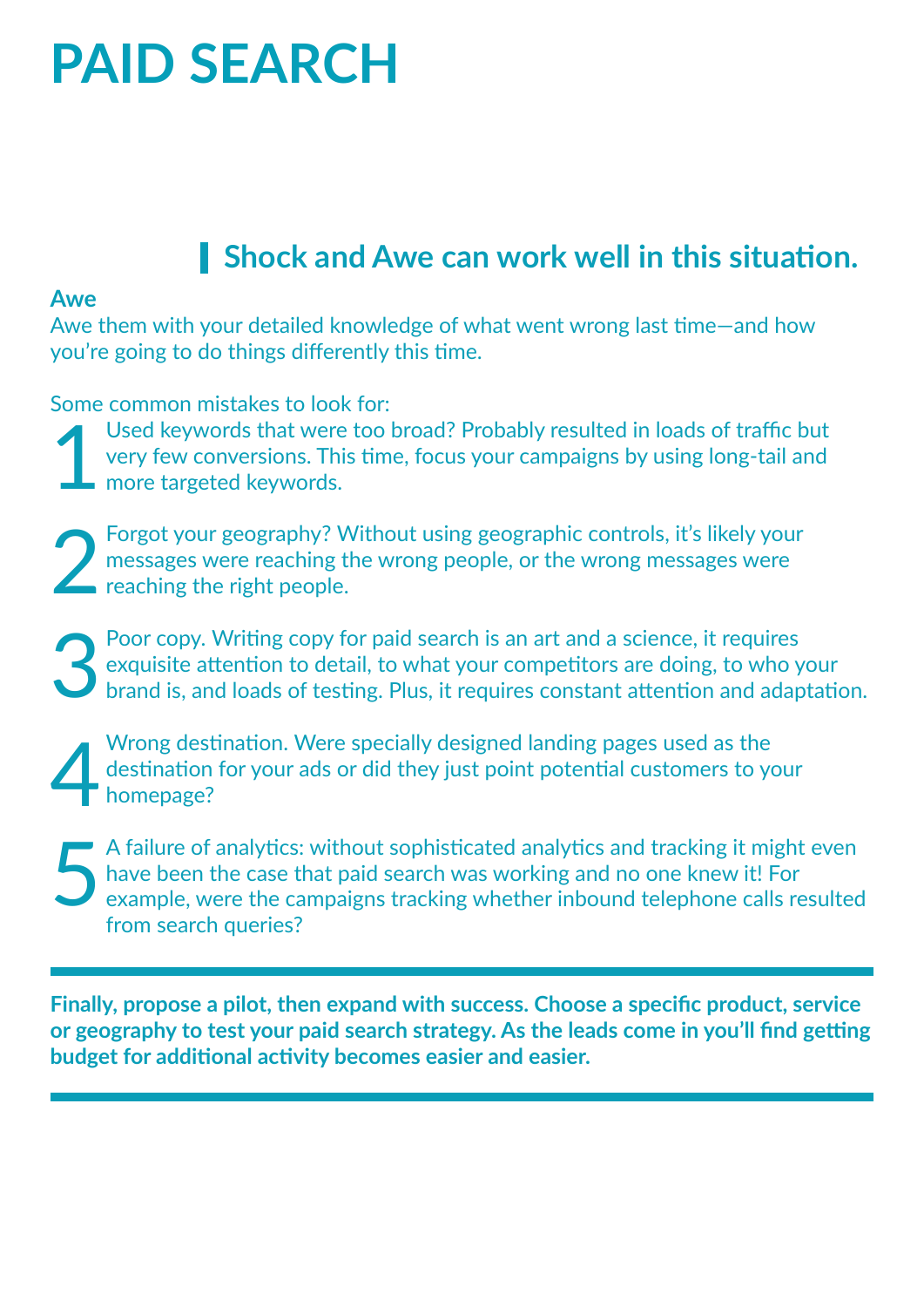### **2. REMARKETING**

Remarketing is a powerful way to ensure that you remain front of mind when potential customers are making purchasing decisions. It works even better when used as part of a wider marketing strategy that includes paid search. **If you need a good explanation of remarketing so the audience for your business case understand what you're proposing, check out my blog post [How](https://www.sharpahead.com/how-remarketing-works-in-b2b/)  [Remarketing Works in](https://www.sharpahead.com/how-remarketing-works-in-b2b/)  [B2B](https://www.sharpahead.com/how-remarketing-works-in-b2b/) for a quick tutorial.**

Here are some key remarketing facts for your business case:

The Google Display Network reaches 90% of Internet users worldwide, 65% of whom they reach every single day. More than a trillion impressions are served to over 1 billion users every month (source: Google). Meanwhile, Facebook has more than 1.4 billion users, over a billion of whom logged in yesterday (source: Facebook)." (Source: [Article](https://www.linkedin.com/pulse/10-remarketing-facts-make-you-rethink-your-entire-ppc-larry-kim) by Larry Kim) 1

On average only 2% of website visitors convert, site visitors who are retargeted with display ads are 70% more likely to convert on your site. (Source: CMO.com [article](https://www.cmo.com/articles/2013/11/20/15_Stats_Retargeting.html)) 2

26% of customers will return to a site through retargeting (Source: Econsultancy [blog post](https://econsultancy.com/blog/64099-what-is-retargeting-and-why-do-you-need-it#i.1fxd1bep4ofi2r)) 3

And even better, remarketing is generally the most cost-effective (FD's love that word) form of paid digital marketing out there. With lower average Cost Per Click and higher Conversion Rate, remarketing has an overall lower Cost Per Conversion in comparison to paid search campaigns.

**(Tip: if you're using an agency to pitch for budget, ask them for some specific case studies or examples from their own clients to pave the way for the pilot.)**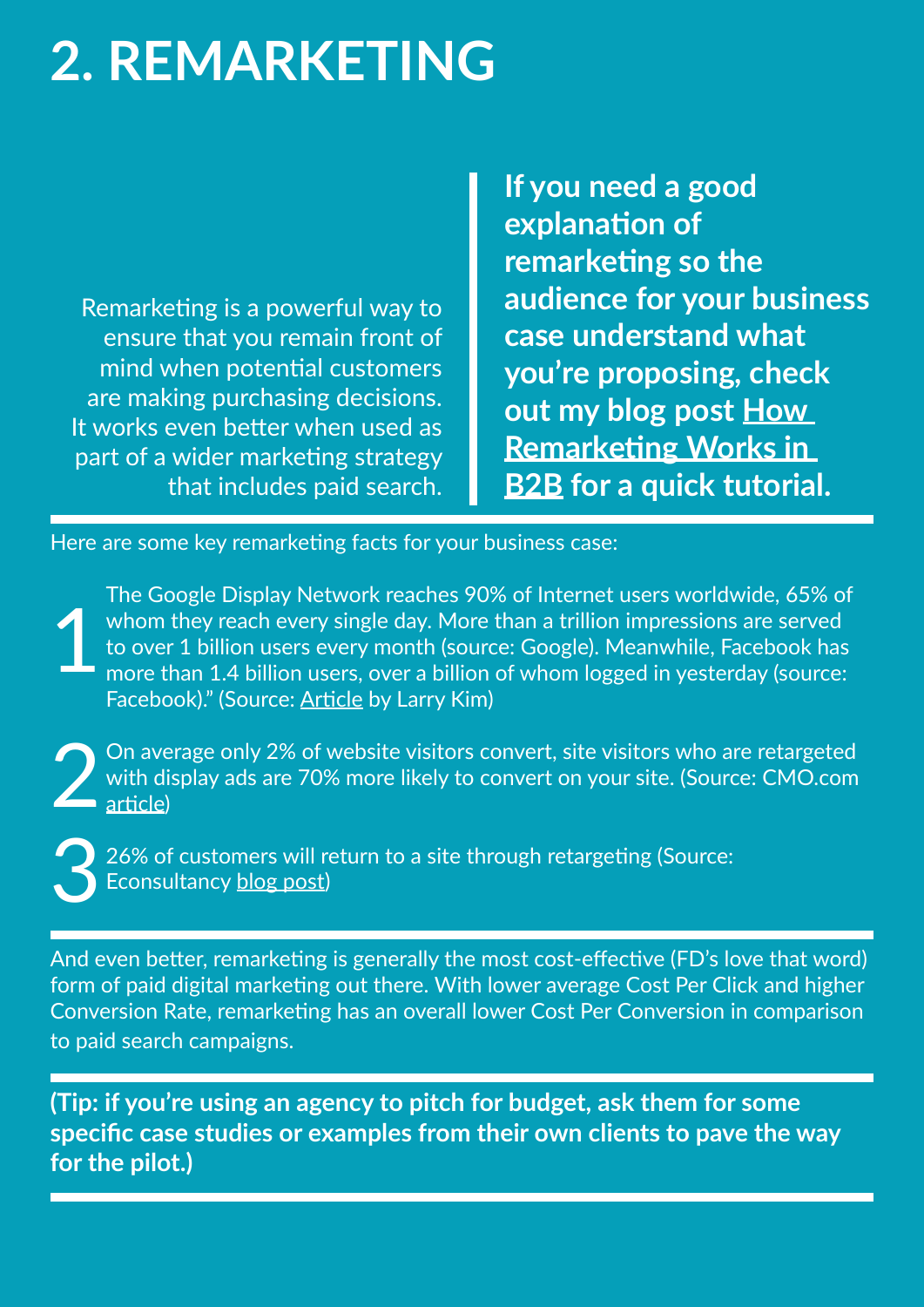# **3. CONTENT MARKETING**



**Everyone in marketing has been talking about 'content marketing' for years now. For B2B companies this is often synonymous with white papers, press releases, and product specifications.**

But if you want investment to create some truly engaging content, you need to show how it will drive sales, engagement and retention for both prospects and customers.

The first place to start is metrics. Know what you want to measure and what success looks like, and then you make a case for investment by deriving potential leads and sales from the increase in site visits, onsite engagement, content downloads and social media interactions.

#### **Some key metrics to consider:**

- **Reach**—start with Unique Users, how many people visit a piece of content, and also look at page views to determine how far your content is reaching into your target audience (geography for some B2B companies is also a consideration, depending on your products, services and campaign goals). 1
- **Engagement**—how long they spend, or don't spend. Average time spent and bounce rates are equally important for understanding how engaged your users are. 2 3
	- **Social proof**—do people comment, share, like or otherwise demonstrate they like what you're saying?

And when you've got those, consider weighting the interactions. For example, someone from your target demographic downloading a whitepaper is more valuable than me following you on Twitter.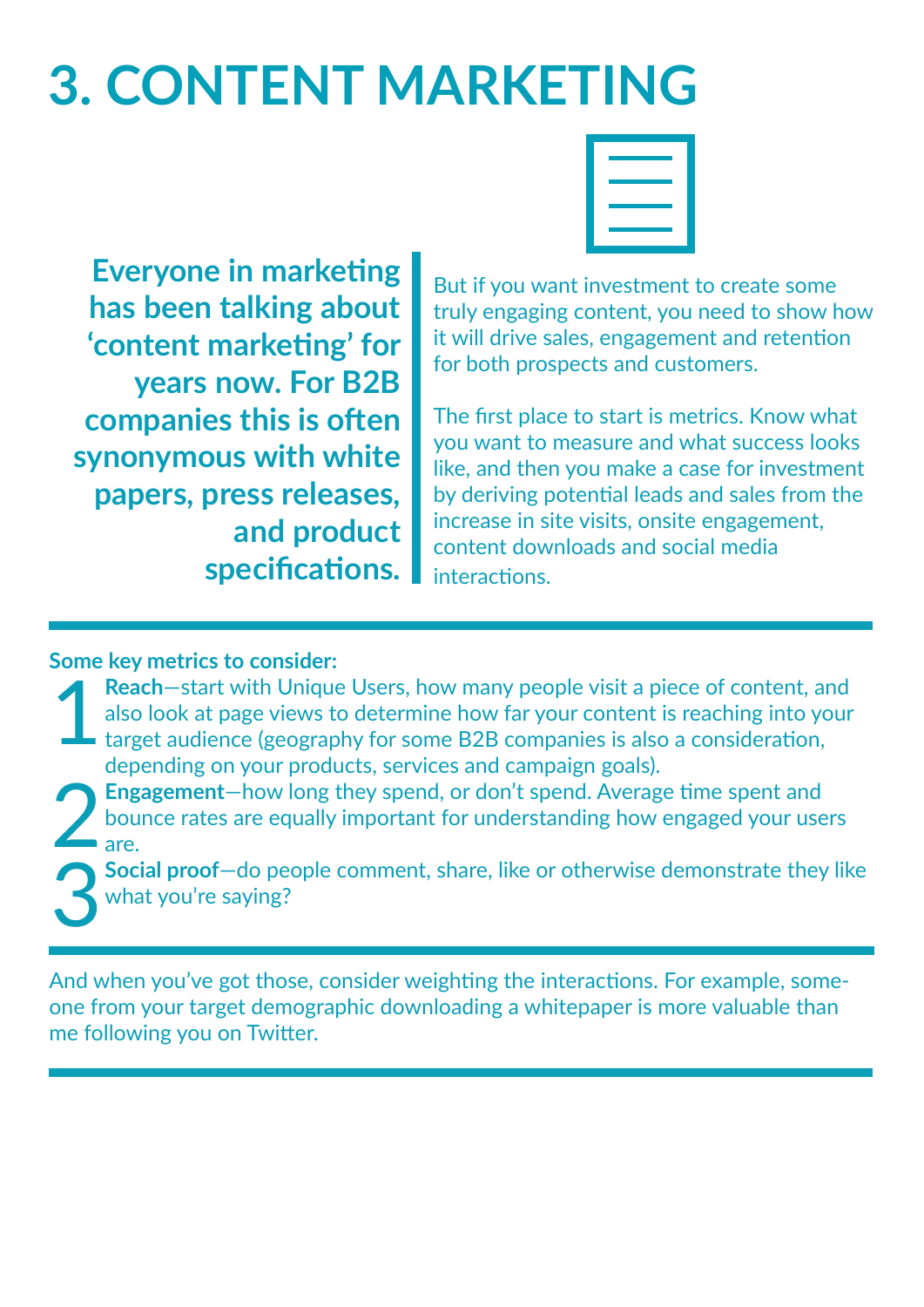## **4. MARKETING AUTOMATION**

Before you can convince the Executive Suite to open their chequebooks, it's a good idea to make sure they know exactly what you mean.

If you've chosen a product, organise an appropriately targeted demo. Most suppliers will be happy to organise this as part of the sales process, and many of them have demos available online, check out [Act-On](https://act-on.com/resources/take-a-tour-of-act-on) for example.

**Marketing Automation will manage and optimise the entire customer experience, throughout that customer's lifetime with your brand.**

If you haven't yet chosen a product, the place to start is for the Executive Suite to understand that this is a way to measure marketing activities (lead generation) through to revenue (sales). Therefore, it will make marketing even more accountable for spend. Then, slip in some of these statistics that will get everyone's attention. Companies that use Marketing Automation see:

- 107% better lead conversion
- 40% greater average deal size
- 20% higher team attainment of quota
- 17% better forecast accuracy

(Source: Aberdeen Group, 2012)

**Act-On have a longer whitepaper on how to make the business case for marketing automation which you can download from the [Resources section](https://www.act-on.com/learn/resources/type/) of their website.**

Finally, most marketing automation systems include functions that you are probably paying other providers for already, for example email marketing. Be sure to include any savings you'll make from consolidating systems!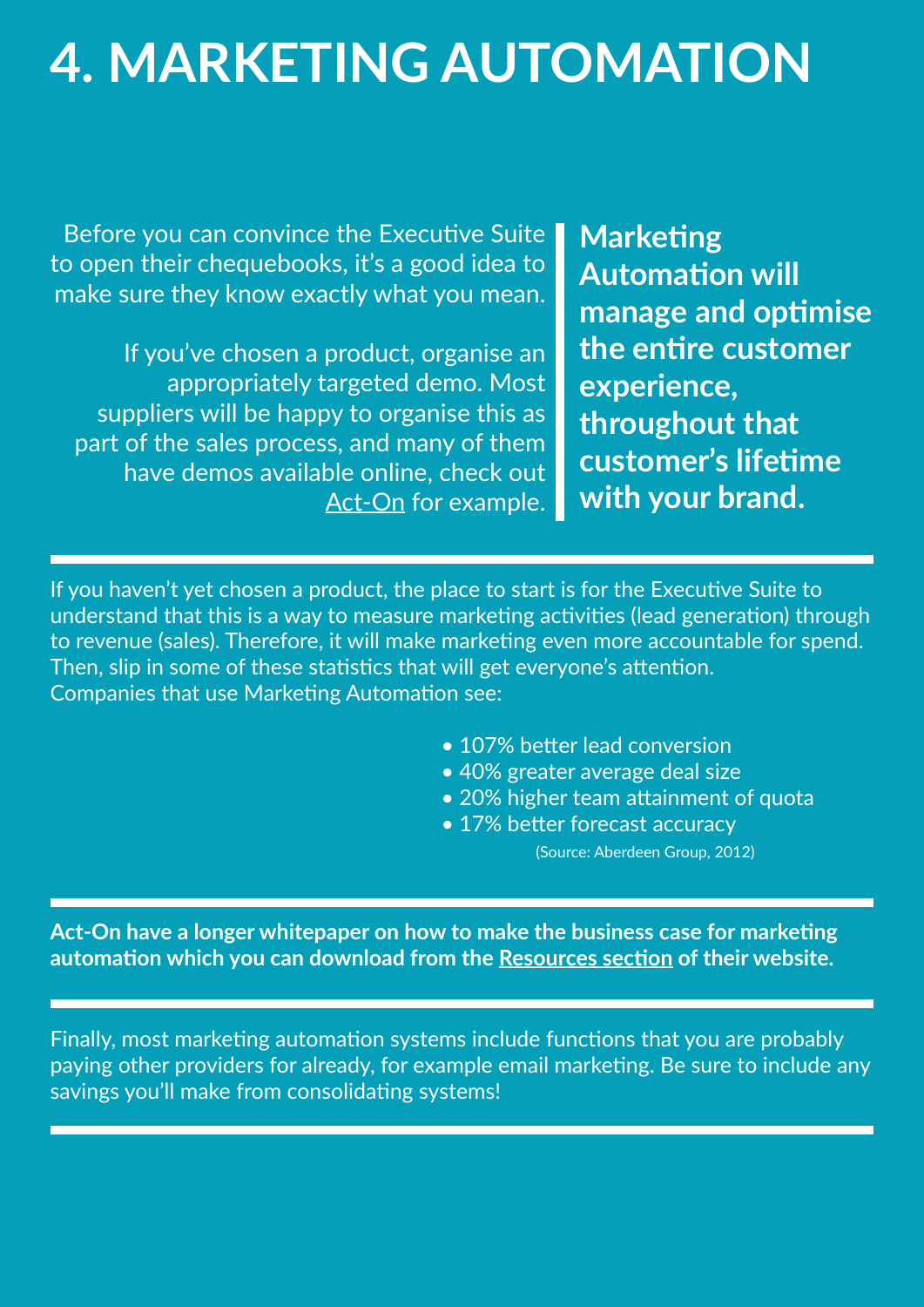## **5. ANALYTICS**

**Data is likely to be an easier sell to your MD or FD, after all it's likely that they have already seen the benefits of using data for sales, product development, customer management or all of the above, but equally they may assume that free tools, such as Google Analytics, are sufficient for marketing's needs.**



The argument that what's the point of spending any money on marketing if you can't measure its ROI might work with some of the Executive Suite, or could backfire spectacularly. So if you're worried about opening with that, here are some good stats compiled by US digital analytics outfit [MaassMedia](http://www.maassmedia.com/):

- Analytics-driven organizations are 2.2 times more likely to outperform industry peers than those that do not use advanced analytics. (MIT Sloan Management Review, 2011)
- Analytics pays back \$10.66 for every dollar spent. (Nucleus Research, 2011)

• Companies that put data at the centre of marketing and sales decisions can improve their marketing ROI by 15% – 20% without increasing their budgets. (McKinsey & Company, 2012)

Most importantly, be clear on what you want to measure and what actions you can and will take as a result of the analysis.

Your organisation may have invested in analytics in the past but if no one took ownership of implementing change as a result, they'll be loath to do so again.

Have some examples ready of what you would do with specific data outcomes—and their tangible benefits to the bottom line.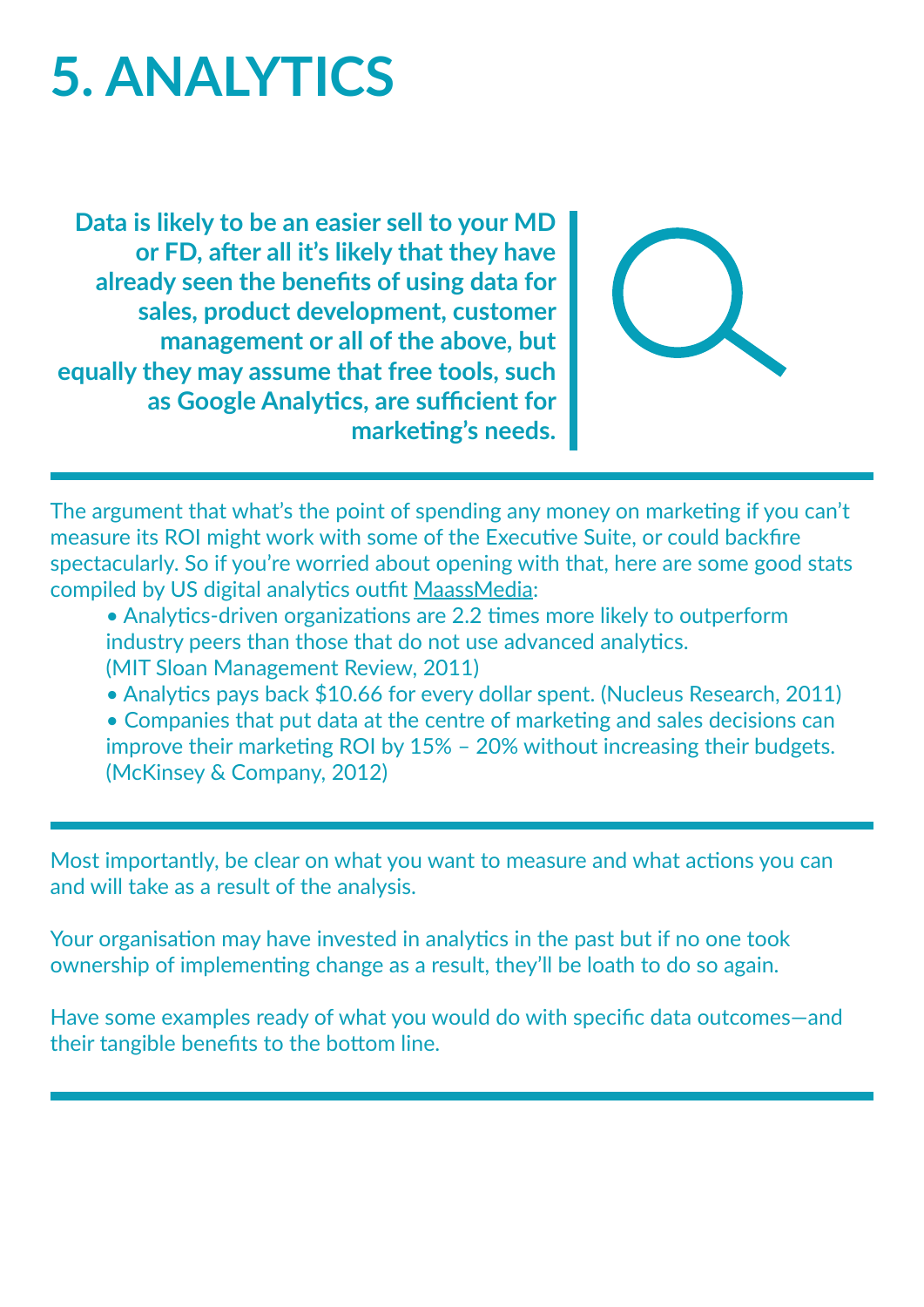## **6. OUTSOURCING**

**The reality for many B2B companies is that having in-house specialists just isn't cost effective. If your organisation has traditionally balked at the perceived expense of using a third party agency, you may need a compelling business case to convince them.**

**For some companies, outsourcing is a natural choice and for others it's viewed suspiciously as a waste of money.**

#### *Two heads are better than one*

A clear argument for outsourcing is that by using a third party agency you have direct access to multiple resources, all with different and relevant experience. The agency will not only have successfully implemented digital strategies in the past, but will be constantly evolving and learning through its work with other clients—all of which will benefit you.

#### *Focus*

Internal marketing resource will no doubt have multiple priorities all vying for his or her attention. A specialist agency will have a single goal: deliver your digital marketing strategy.

#### *Cost*

Hiring an experienced Head of Digital who can truly transform your business doesn't come cheap. And they are unlikely to expect to get their hands dirty actually executing that strategy on a daily basis.

**In many cases for the same cost as having a Head of Digital and a Marketing Executive, you can have an agency on retainer, offering the same level of strategic thinking whilst actually delivering that strategy.**